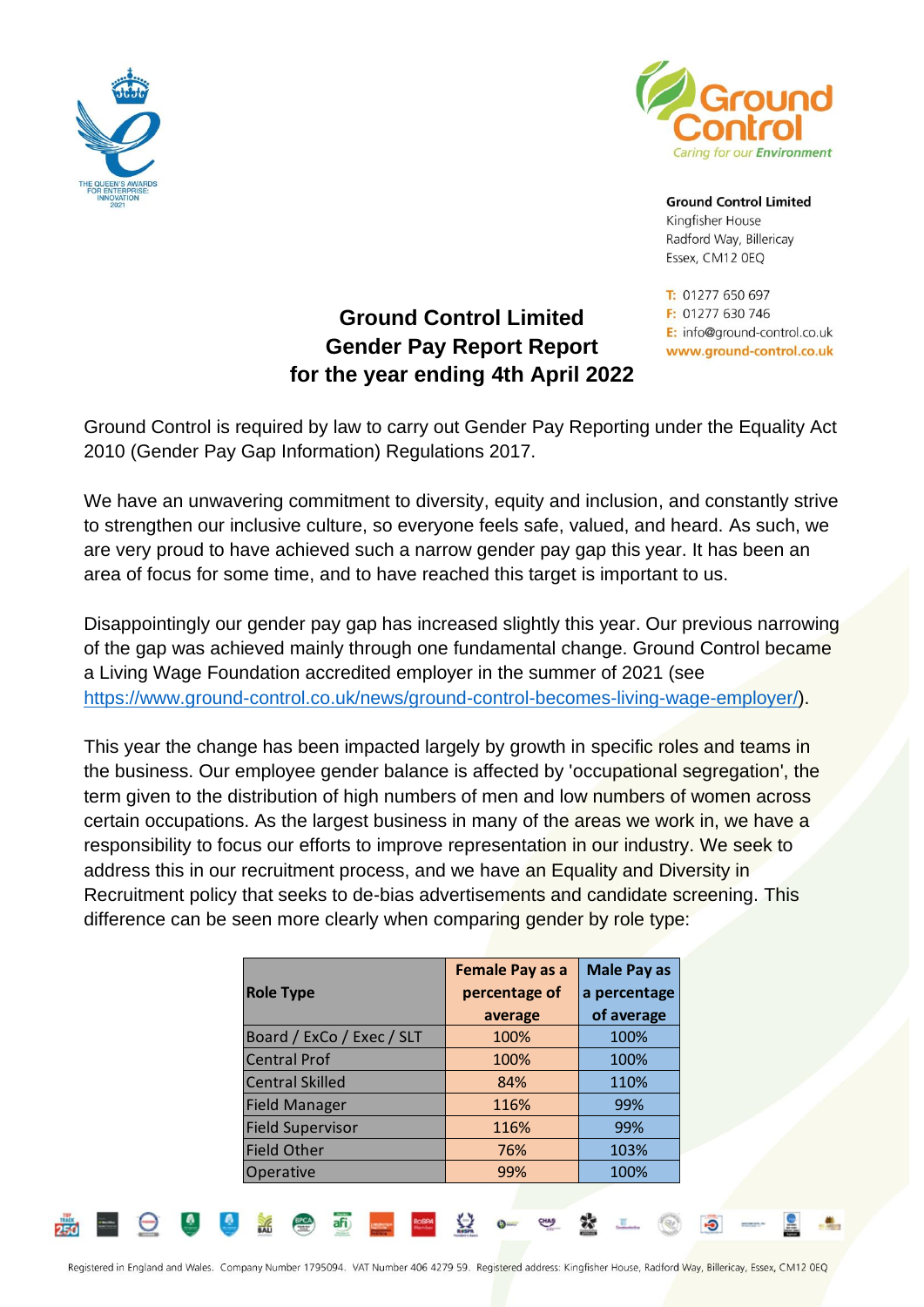Our bonus pay has also changed significantly, largely due to a change back to our normal bonus eligibility. This is reflective of the average salary differences of roles where we have more women, as well as the large number of women in part time roles.

Whilst our statistics are still good, we cannot and should not become complacent and want to get back to negligible gender pay gap. To demonstrate our commitment to equality in the workplace, we will continue to take action and be vigilant to the issues of gender disparity in the workplace. We are confident that our commitment to paying a fair and comparable amount to those completing the same or equivalent roles will ensure that men and women can be sure to receive the same rate of pay within the same job grade across the business. We review remuneration twice per year along with our bonus payments, always noting and addressing any disparity based on gender.

We have strengthened and widely rolled out our development programmes within the business, aiming to optimise the available talent pool by attracting, developing, and retaining a diverse range of people in order to equip us with the skills of the future. We have ensured that both women and men are well represented on these programmes, ultimately aiming to increase gender balance within our leadership team. We have also committed to providing career returners with focussed coaching and mentoring.

Ground Control is committed to fair and equitable pay for all our people to ensure that all employees feel valued for their individual and joint contribution to the success of our business. In addition to pay and bonus, our employees are also shareholders, and through this share in the business's success.

Questions relating to this report should be directed to Tanya Meah, People Director, via email at tanya.meah@ground-control.co.uk.